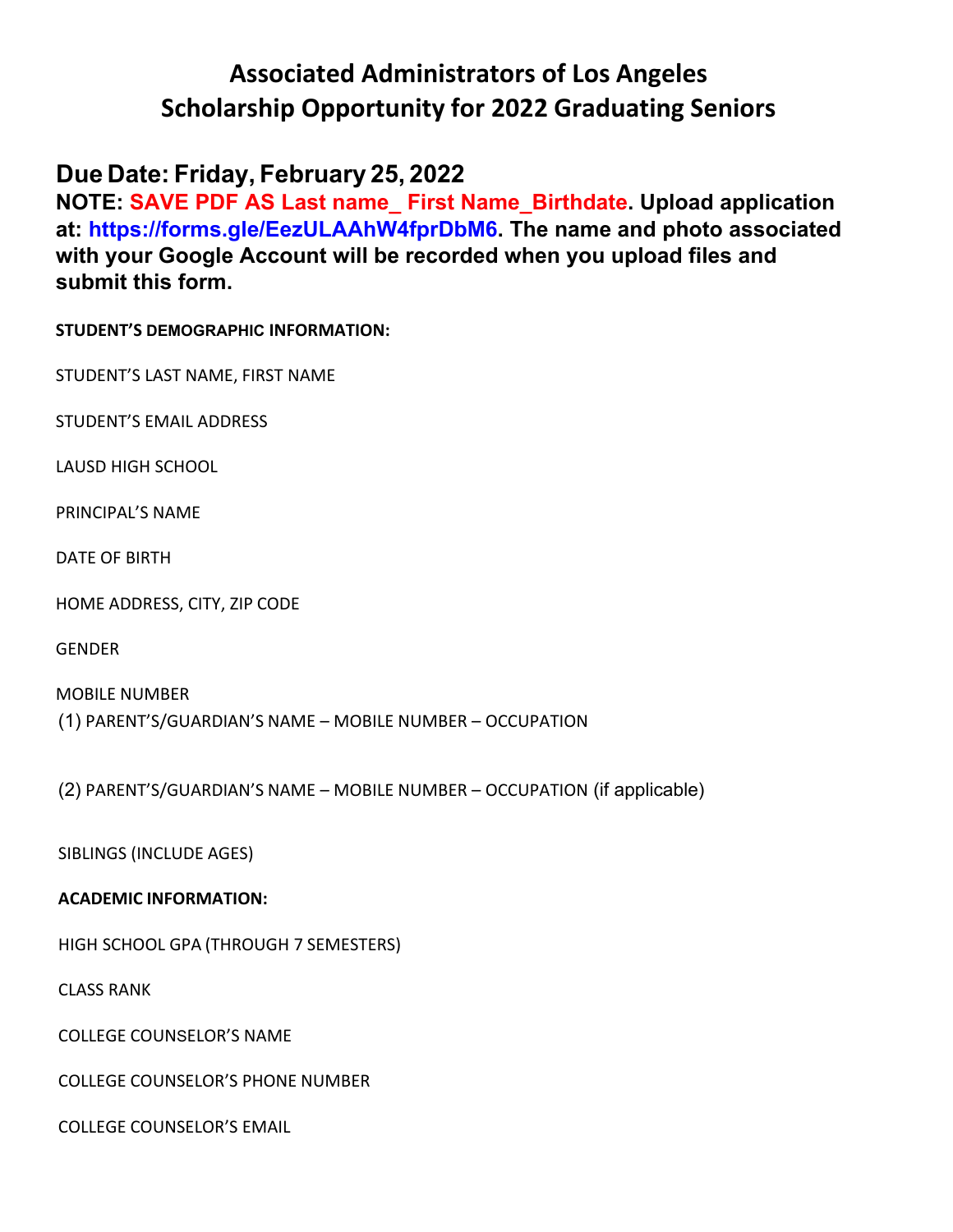LIST THE COLLEGES TO WHICH YOU HAVE APPLIED (BY ORDER OF PREFERENCE) AND INDICATE ACCEPTANCE WITH AN "A" AFTER THE NAME.

LIST PROBABLE COLLEGE MAJORS

#### LIST SCHOLARSHIPS/GRANTS TO WHICH YOU HAVE APPLIED

#### ELEMENTARY SCHOOL ATTENDED

#### MIDDLE SCHOOL ATTENDED

PERSONAL ESSAY - Prepare a one/two page personal essay that includes ALL of the following items: (1) Career goals and what influenced your choice of this/these goals. (2)Personal experiences that have helped shape your life. (3) College attendance and why it is important to you. (4)Financial need. NOTE:You are limited to 6,000 characters.